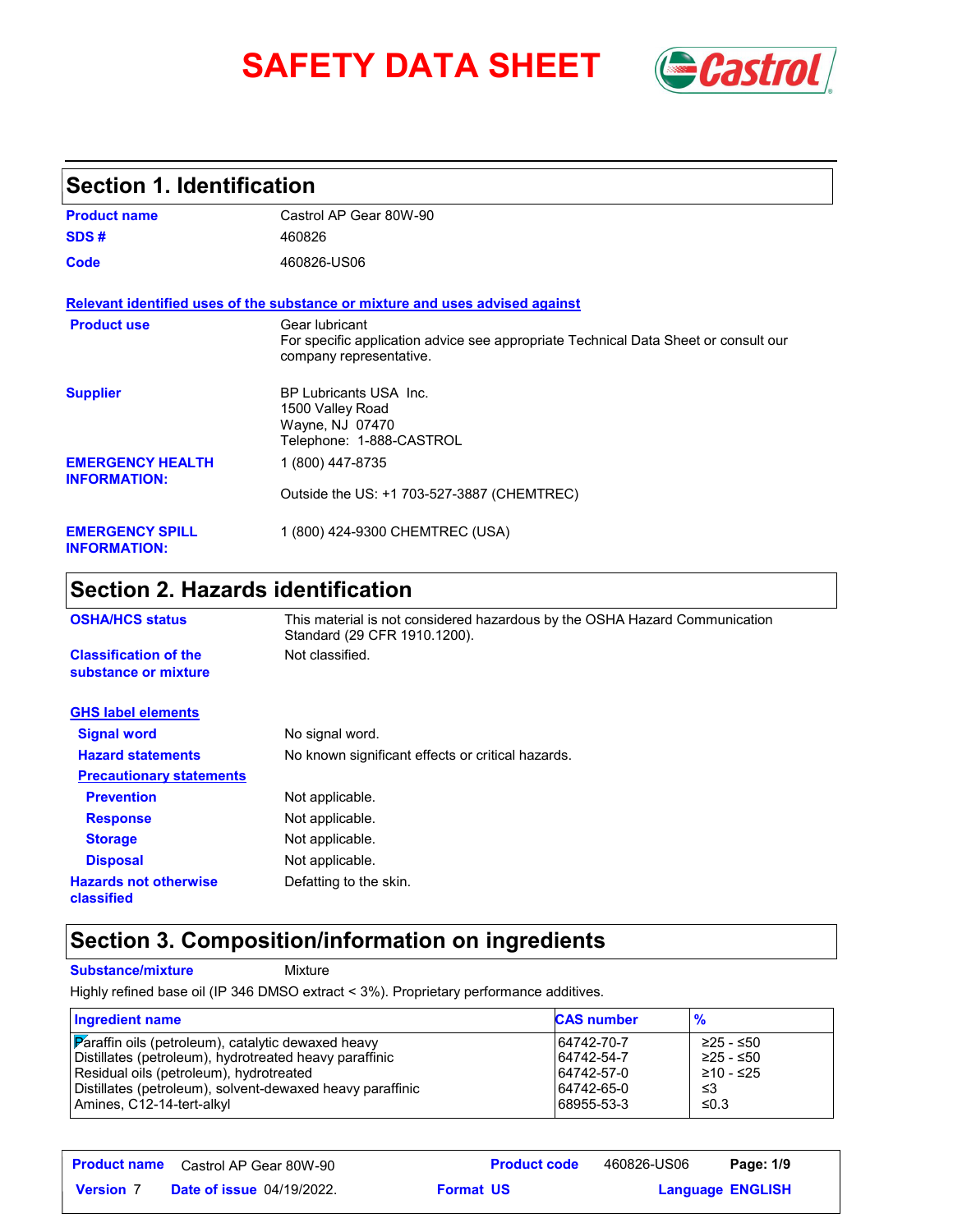### **Section 3. Composition/information on ingredients**

Any concentration shown as a range is to protect confidentiality or is due to batch variation.

**There are no additional ingredients present which, within the current knowledge of the supplier and in the concentrations applicable, are classified as hazardous to health and hence require reporting in this section.**

**Occupational exposure limits, if available, are listed in Section 8.**

### **Section 4. First aid measures**

#### **Description of necessary first aid measures**

| <b>Eve contact</b>                | In case of contact, immediately flush eyes with plenty of water for at least 15 minutes.<br>Eyelids should be held away from the eyeball to ensure thorough rinsing. Check for and<br>remove any contact lenses. Get medical attention. |
|-----------------------------------|-----------------------------------------------------------------------------------------------------------------------------------------------------------------------------------------------------------------------------------------|
| <b>Skin contact</b>               | Wash skin thoroughly with soap and water or use recognized skin cleanser. Remove<br>contaminated clothing and shoes. Wash clothing before reuse. Clean shoes thoroughly<br>before reuse. Get medical attention if symptoms occur.       |
| <b>Inhalation</b>                 | If inhaled, remove to fresh air. Get medical attention if symptoms occur.                                                                                                                                                               |
| <b>Ingestion</b>                  | Do not induce vomiting unless directed to do so by medical personnel. Get medical<br>attention if symptoms occur.                                                                                                                       |
| <b>Protection of first-aiders</b> | No action shall be taken involving any personal risk or without suitable training.                                                                                                                                                      |

#### **Most important symptoms/effects, acute and delayed**

**See Section 11 for more detailed information on health effects and symptoms.**

#### **Indication of immediate medical attention and special treatment needed, if necessary**

| <b>Notes to physician</b>  | Treatment should in general be symptomatic and directed to relieving any effects. |
|----------------------------|-----------------------------------------------------------------------------------|
| <b>Specific treatments</b> | No specific treatment.                                                            |

### **Section 5. Fire-fighting measures**

| <b>Extinguishing media</b>                               |                                                                                                                                                                                                |
|----------------------------------------------------------|------------------------------------------------------------------------------------------------------------------------------------------------------------------------------------------------|
| <b>Suitable extinguishing</b><br>media                   | In case of fire, use foam, dry chemical or carbon dioxide extinguisher or spray.                                                                                                               |
| Unsuitable extinguishing<br>media                        | Do not use water jet.                                                                                                                                                                          |
| <b>Specific hazards arising</b><br>from the chemical     | In a fire or if heated, a pressure increase will occur and the container may burst.                                                                                                            |
| <b>Hazardous combustion</b><br>products                  | Combustion products may include the following:<br>carbon oxides (CO, CO <sub>2</sub> ) (carbon monoxide, carbon dioxide)                                                                       |
| <b>Special protective actions</b><br>for fire-fighters   | No action shall be taken involving any personal risk or without suitable training. Promptly<br>isolate the scene by removing all persons from the vicinity of the incident if there is a fire. |
| <b>Special protective</b><br>equipment for fire-fighters | Fire-fighters should wear positive pressure self-contained breathing apparatus (SCBA)<br>and full turnout gear.                                                                                |

## **Section 6. Accidental release measures**

|                                | <b>Personal precautions, protective equipment and emergency procedures</b>                                                                                                                                                                                                                                                            |
|--------------------------------|---------------------------------------------------------------------------------------------------------------------------------------------------------------------------------------------------------------------------------------------------------------------------------------------------------------------------------------|
| For non-emergency<br>personnel | No action shall be taken involving any personal risk or without suitable training.<br>Evacuate surrounding areas. Keep unnecessary and unprotected personnel from<br>entering. Do not touch or walk through spilled material. Put on appropriate personal<br>protective equipment. Floors may be slippery; use care to avoid falling. |
| For emergency responders       | If specialized clothing is required to deal with the spillage, take note of any information in<br>Section 8 on suitable and unsuitable materials. See also the information in "For non-<br>emergency personnel".                                                                                                                      |

|                  | <b>Product name</b> Castrol AP Gear 80W-90 | <b>Product code</b> | 460826-US06 | Page: 2/9               |
|------------------|--------------------------------------------|---------------------|-------------|-------------------------|
| <b>Version 7</b> | <b>Date of issue 04/19/2022.</b>           | <b>Format US</b>    |             | <b>Language ENGLISH</b> |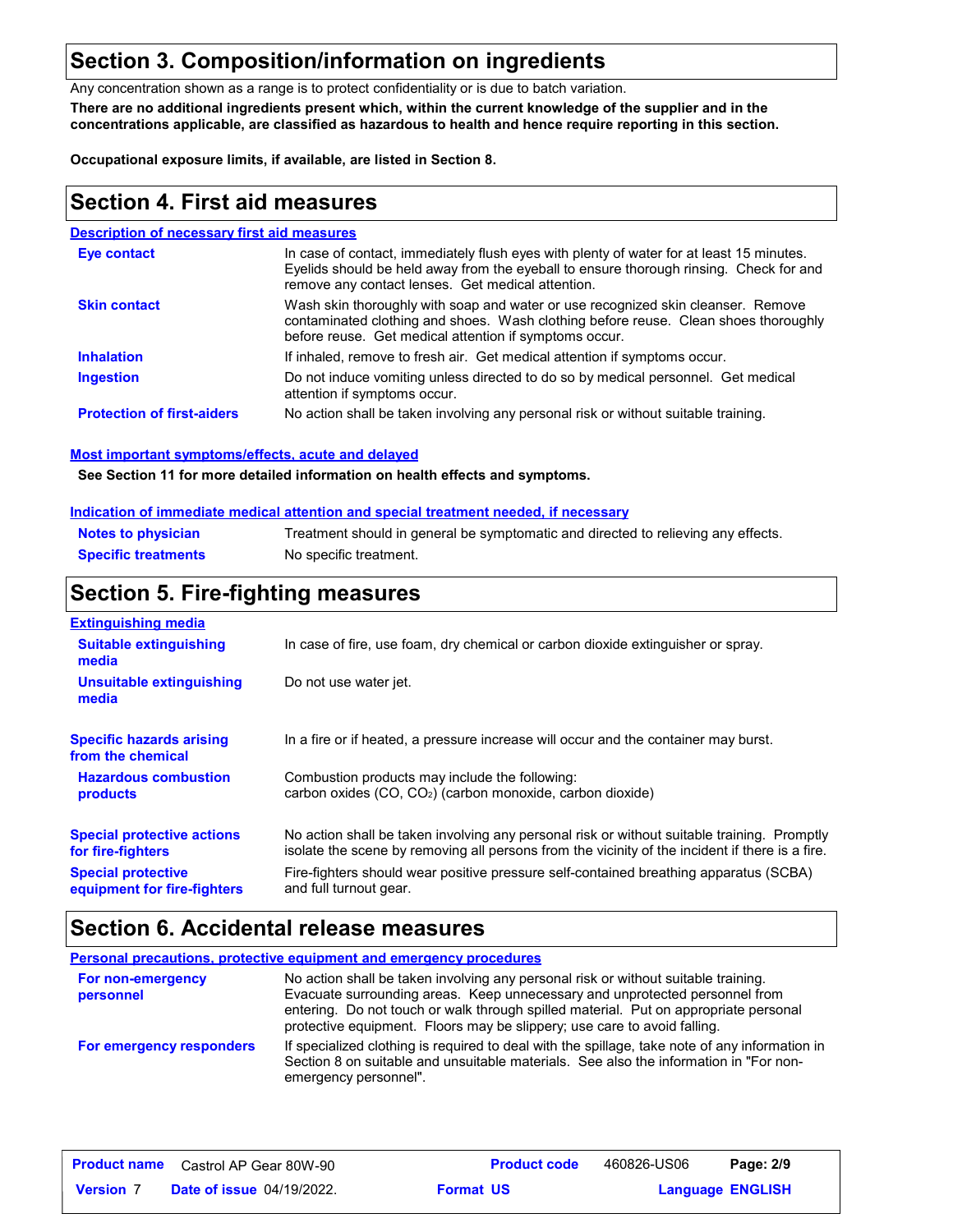# **Section 6. Accidental release measures**

| <b>Environmental precautions</b>                             | Avoid dispersal of spilled material and runoff and contact with soil, waterways, drains<br>and sewers. Inform the relevant authorities if the product has caused environmental<br>pollution (sewers, waterways, soil or air).                                                                                                                                                                      |
|--------------------------------------------------------------|----------------------------------------------------------------------------------------------------------------------------------------------------------------------------------------------------------------------------------------------------------------------------------------------------------------------------------------------------------------------------------------------------|
| <b>Methods and materials for containment and cleaning up</b> |                                                                                                                                                                                                                                                                                                                                                                                                    |
| <b>Small spill</b>                                           | Stop leak if without risk. Move containers from spill area. Absorb with an inert material<br>and place in an appropriate waste disposal container. Dispose of via a licensed waste<br>disposal contractor.                                                                                                                                                                                         |
| Large spill                                                  | Stop leak if without risk. Move containers from spill area. Prevent entry into sewers,<br>water courses, basements or confined areas. Contain and collect spillage with non-<br>combustible, absorbent material e.g. sand, earth, vermiculite or diatomaceous earth and<br>place in container for disposal according to local regulations. Dispose of via a licensed<br>waste disposal contractor. |

# **Section 7. Handling and storage**

| <b>Precautions for safe handling</b>                                             |                                                                                                                                                                                                                                                                                                                                                                                                                                                                                                                                                                                               |
|----------------------------------------------------------------------------------|-----------------------------------------------------------------------------------------------------------------------------------------------------------------------------------------------------------------------------------------------------------------------------------------------------------------------------------------------------------------------------------------------------------------------------------------------------------------------------------------------------------------------------------------------------------------------------------------------|
| <b>Protective measures</b>                                                       | Put on appropriate personal protective equipment (see Section 8).                                                                                                                                                                                                                                                                                                                                                                                                                                                                                                                             |
| <b>Advice on general</b><br>occupational hygiene                                 | Eating, drinking and smoking should be prohibited in areas where this material is<br>handled, stored and processed. Wash thoroughly after handling. Remove contaminated<br>clothing and protective equipment before entering eating areas. See also Section 8 for<br>additional information on hygiene measures.                                                                                                                                                                                                                                                                              |
| <b>Conditions for safe storage,</b><br>including any<br><i>incompatibilities</i> | Store in accordance with local regulations. Store in original container protected from<br>direct sunlight in a dry, cool and well-ventilated area, away from incompatible materials<br>(see Section 10) and food and drink. Keep container tightly closed and sealed until<br>ready for use. Store and use only in equipment/containers designed for use with this<br>product. Containers that have been opened must be carefully resealed and kept upright<br>to prevent leakage. Do not store in unlabeled containers. Use appropriate containment<br>to avoid environmental contamination. |
| <b>Not suitable</b>                                                              | Prolonged exposure to elevated temperature                                                                                                                                                                                                                                                                                                                                                                                                                                                                                                                                                    |
|                                                                                  |                                                                                                                                                                                                                                                                                                                                                                                                                                                                                                                                                                                               |

# **Section 8. Exposure controls/personal protection**

### **Control parameters**

### **Occupational exposure limits**

| <b>Ingredient name</b>                                    | <b>Exposure limits</b>                                                                                                                                                                                                        |
|-----------------------------------------------------------|-------------------------------------------------------------------------------------------------------------------------------------------------------------------------------------------------------------------------------|
| Paraffin oils (petroleum), catalytic dewaxed heavy        | <b>ACGIH TLV (United States).</b><br>TWA: 5 mg/m <sup>3</sup> 8 hours. Issued/Revised:<br>11/2009 Form: Inhalable fraction<br><b>OSHA PEL (United States).</b><br>TWA: 5 mg/m <sup>3</sup> 8 hours. Issued/Revised:<br>6/1993 |
| Distillates (petroleum), hydrotreated heavy paraffinic    | <b>ACGIH TLV (United States).</b><br>TWA: 5 mg/m <sup>3</sup> 8 hours. Issued/Revised:<br>11/2009 Form: Inhalable fraction<br><b>OSHA PEL (United States).</b><br>TWA: 5 mg/m <sup>3</sup> 8 hours. Issued/Revised:<br>6/1993 |
| Residual oils (petroleum), hydrotreated                   | <b>ACGIH TLV (United States).</b><br>TWA: 5 mg/m <sup>3</sup> 8 hours. Issued/Revised:<br>11/2009 Form: Inhalable fraction<br><b>OSHA PEL (United States).</b><br>TWA: 5 mg/m <sup>3</sup> 8 hours. Issued/Revised:<br>6/1993 |
| Distillates (petroleum), solvent-dewaxed heavy paraffinic | <b>ACGIH TLV (United States).</b><br>TWA: 5 mg/m <sup>3</sup> 8 hours. Issued/Revised:<br>11/2009 Form: Inhalable fraction                                                                                                    |
| <b>Product name</b><br>Castrol AP Gear 80W-90             | <b>Product code</b><br>Page: 3/9<br>460826-US06                                                                                                                                                                               |
| <b>Version 7</b><br><b>Date of issue 04/19/2022.</b>      | <b>Format US</b><br><b>Language ENGLISH</b>                                                                                                                                                                                   |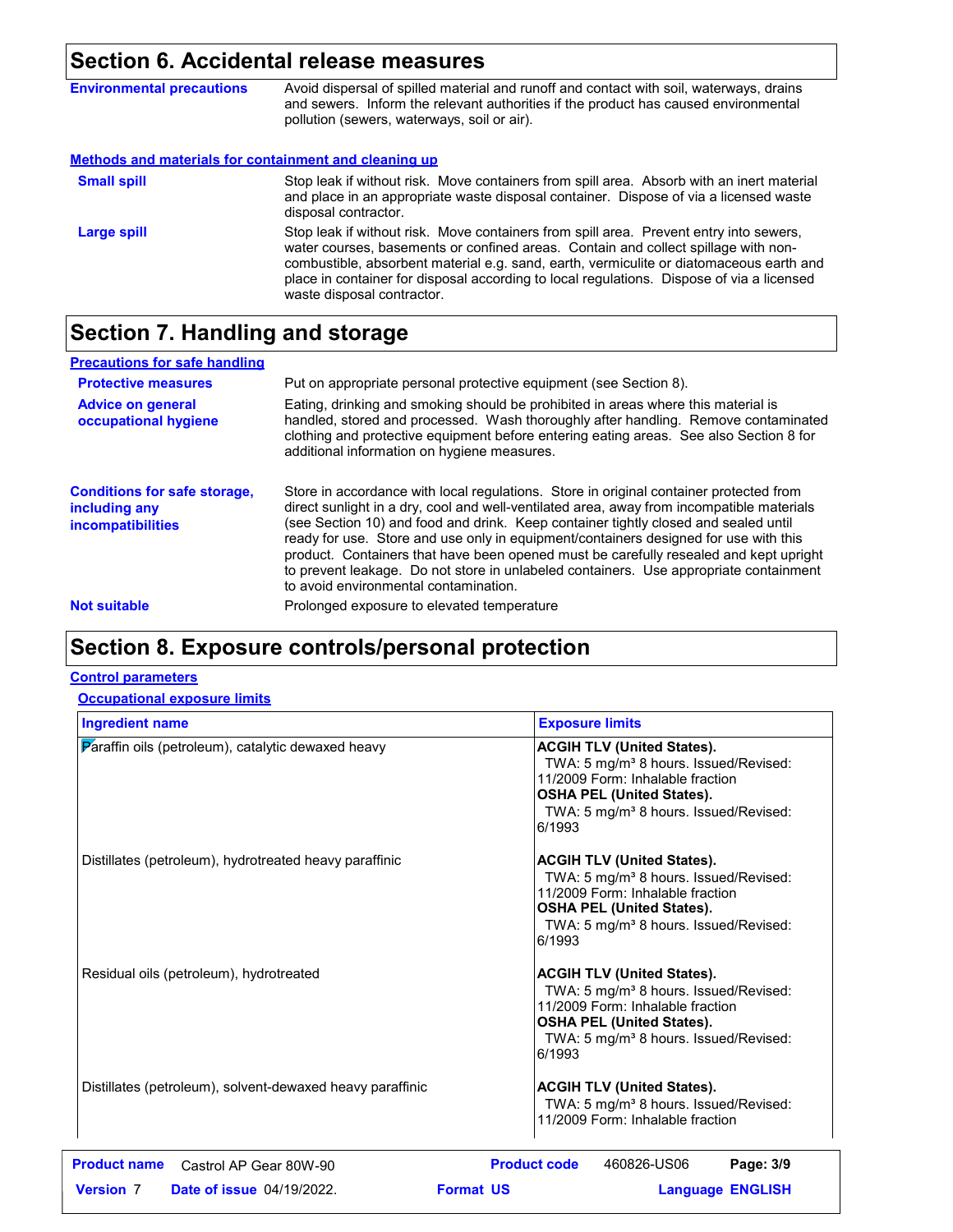### **Section 8. Exposure controls/personal protection**

|  | <b>OSHA PEL (United States).</b>                            |
|--|-------------------------------------------------------------|
|  | TWA: 5 mg/m <sup>3</sup> 8 hours. Issued/Revised:<br>6/1993 |

Amines, C12-14-tert-alkyl None.

While specific OELs for certain components may be shown in this section, other components may be present in any mist, vapor or dust produced. Therefore, the specific OELs may not be applicable to the product as a whole and are provided for guidance only.

| <b>Appropriate engineering</b><br>controls | All activities involving chemicals should be assessed for their risks to health, to ensure<br>exposures are adequately controlled. Personal protective equipment should only be<br>considered after other forms of control measures (e.g. engineering controls) have been<br>suitably evaluated. Personal protective equipment should conform to appropriate<br>standards, be suitable for use, be kept in good condition and properly maintained.<br>Your supplier of personal protective equipment should be consulted for advice on<br>selection and appropriate standards. For further information contact your national<br>organisation for standards.<br>Provide exhaust ventilation or other engineering controls to keep the relevant airborne<br>concentrations below their respective occupational exposure limits.<br>The final choice of protective equipment will depend upon a risk assessment. It is<br>important to ensure that all items of personal protective equipment are compatible. |
|--------------------------------------------|------------------------------------------------------------------------------------------------------------------------------------------------------------------------------------------------------------------------------------------------------------------------------------------------------------------------------------------------------------------------------------------------------------------------------------------------------------------------------------------------------------------------------------------------------------------------------------------------------------------------------------------------------------------------------------------------------------------------------------------------------------------------------------------------------------------------------------------------------------------------------------------------------------------------------------------------------------------------------------------------------------|
| <b>Environmental exposure</b><br>controls  | Emissions from ventilation or work process equipment should be checked to ensure they<br>comply with the requirements of environmental protection legislation. In some cases,<br>fume scrubbers, filters or engineering modifications to the process equipment will be<br>necessary to reduce emissions to acceptable levels.                                                                                                                                                                                                                                                                                                                                                                                                                                                                                                                                                                                                                                                                              |
| <b>Individual protection measures</b>      |                                                                                                                                                                                                                                                                                                                                                                                                                                                                                                                                                                                                                                                                                                                                                                                                                                                                                                                                                                                                            |
| <b>Hygiene measures</b>                    | Wash hands, forearms and face thoroughly after handling chemical products, before<br>eating, smoking and using the lavatory and at the end of the working period.<br>Appropriate techniques should be used to remove potentially contaminated clothing.<br>Wash contaminated clothing before reusing. Ensure that eyewash stations and safety<br>showers are close to the workstation location.                                                                                                                                                                                                                                                                                                                                                                                                                                                                                                                                                                                                            |
| <b>Eye/face protection</b>                 | Safety glasses with side shields.                                                                                                                                                                                                                                                                                                                                                                                                                                                                                                                                                                                                                                                                                                                                                                                                                                                                                                                                                                          |
| <b>Skin protection</b>                     |                                                                                                                                                                                                                                                                                                                                                                                                                                                                                                                                                                                                                                                                                                                                                                                                                                                                                                                                                                                                            |
| <b>Hand protection</b>                     | Wear protective gloves if prolonged or repeated contact is likely. Wear chemical<br>resistant gloves. Recommended: Nitrile gloves. The correct choice of protective gloves<br>depends upon the chemicals being handled, the conditions of work and use, and the<br>condition of the gloves (even the best chemically resistant glove will break down after<br>repeated chemical exposures). Most gloves provide only a short time of protection<br>before they must be discarded and replaced. Because specific work environments and<br>material handling practices vary, safety procedures should be developed for each<br>intended application. Gloves should therefore be chosen in consultation with the supplier/<br>manufacturer and with a full assessment of the working conditions.                                                                                                                                                                                                              |
| <b>Body protection</b>                     | Use of protective clothing is good industrial practice.<br>Personal protective equipment for the body should be selected based on the task being<br>performed and the risks involved and should be approved by a specialist before handling<br>this product.<br>Cotton or polyester/cotton overalls will only provide protection against light superficial<br>contamination that will not soak through to the skin. Overalls should be laundered on a<br>regular basis. When the risk of skin exposure is high (e.g. when cleaning up spillages or<br>if there is a risk of splashing) then chemical resistant aprons and/or impervious chemical<br>suits and boots will be required.                                                                                                                                                                                                                                                                                                                      |
| <b>Other skin protection</b>               | Appropriate footwear and any additional skin protection measures should be selected<br>based on the task being performed and the risks involved and should be approved by a<br>specialist before handling this product.                                                                                                                                                                                                                                                                                                                                                                                                                                                                                                                                                                                                                                                                                                                                                                                    |
| <b>Respiratory protection</b>              | In case of insufficient ventilation, wear suitable respiratory equipment.<br>The correct choice of respiratory protection depends upon the chemicals being handled,<br>the conditions of work and use, and the condition of the respiratory equipment. Safety<br>procedures should be developed for each intended application. Respiratory protection<br>equipment should therefore be chosen in consultation with the supplier/manufacturer<br>and with a full assessment of the working conditions.                                                                                                                                                                                                                                                                                                                                                                                                                                                                                                      |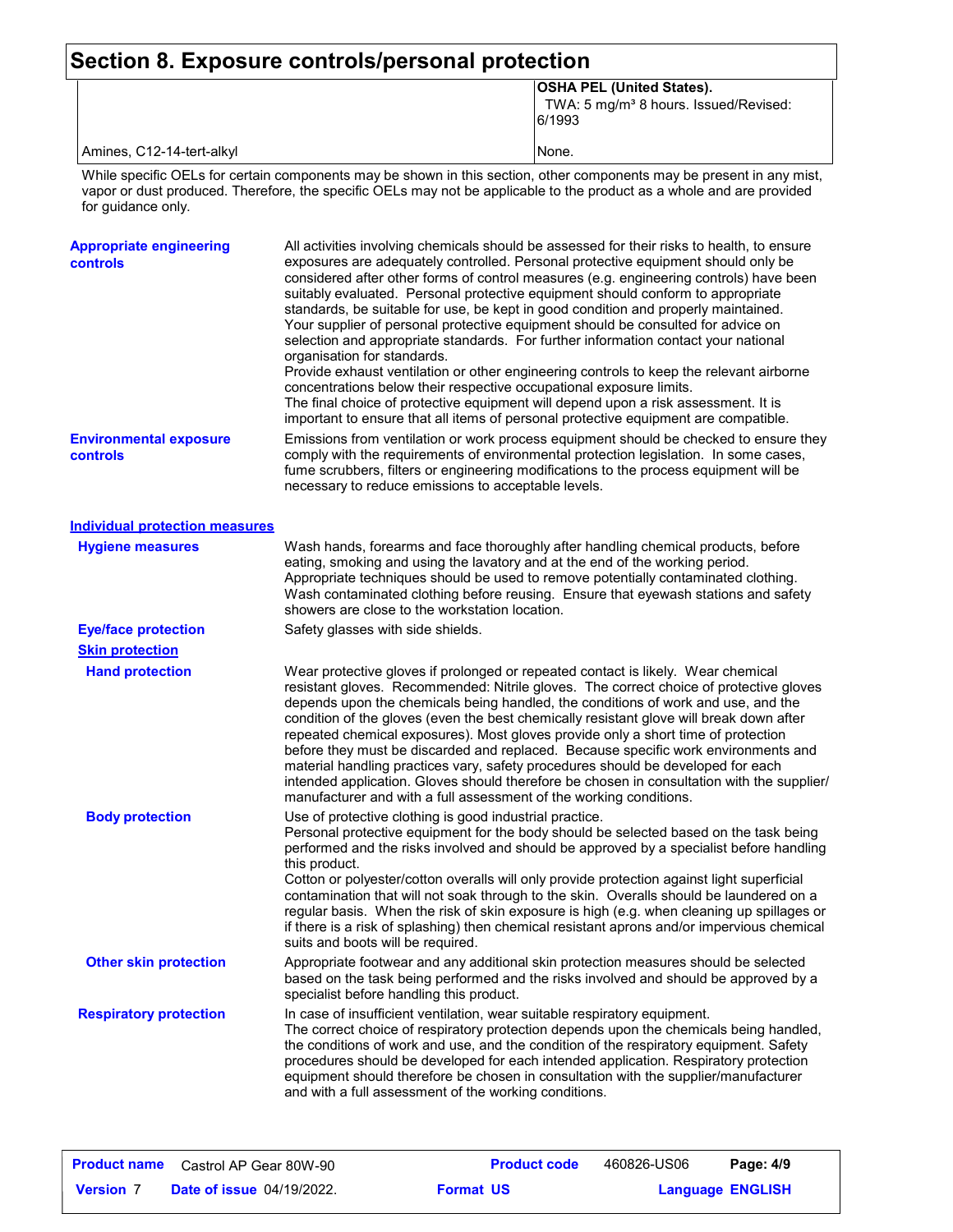### **Section 9. Physical and chemical properties**

The conditions of measurement of all properties are at standard temperature and pressure unless otherwise indicated.

#### **Appearance**

| <b>Physical state</b>                                             | Liquid.                              |
|-------------------------------------------------------------------|--------------------------------------|
| Color                                                             | Brown.                               |
| Odor                                                              | Not available.                       |
| <b>Odor threshold</b>                                             | Not available.                       |
| рH                                                                | Not applicable.                      |
| <b>Melting point/freezing point</b>                               | Not available.                       |
| <b>Boiling point, initial boiling</b><br>point, and boiling range | Not available.                       |
| <b>Flash point</b><br><b>Pour point</b>                           | Open cup: $>165^{\circ}$ C<br>-36 °C |
| <b>Evaporation rate</b>                                           | Not available.                       |
| <b>Flammability</b>                                               | Not applicable. Ba                   |
| Lower and upper explosion<br>limit/flammability limit             | Not available.                       |
|                                                                   |                                      |

vailable. vailable. pplicable. Based on - Physical state cup: >165°C (>329°F) [Cleveland]

| <b>Vapor pressure</b>                             |                                                                                                                                 | Vapor Pressure at 20°C |         |                    | Vapor pressure at 50°C |     |               |
|---------------------------------------------------|---------------------------------------------------------------------------------------------------------------------------------|------------------------|---------|--------------------|------------------------|-----|---------------|
|                                                   | <b>Ingredient name</b>                                                                                                          | $mm$ Hg                | kPa     | <b>Method</b>      | mm<br>Hg               | kPa | <b>Method</b> |
|                                                   | Paraffin oils (petroleum),<br>catalytic dewaxed heavy                                                                           | < 0.08                 | < 0.011 | <b>ASTM D 5191</b> |                        |     |               |
|                                                   | Distillates (petroleum),<br>hydrotreated heavy<br>paraffinic                                                                    | < 0.08                 | < 0.011 | <b>ASTM D 5191</b> |                        |     |               |
|                                                   | Residual oils<br>(petroleum),<br>hydrotreated                                                                                   | < 0.08                 | < 0.011 | <b>ASTM D 5191</b> |                        |     |               |
|                                                   | Distillates (petroleum),<br>solvent-dewaxed heavy<br>paraffinic                                                                 | < 0.08                 | < 0.011 | <b>ASTM D 5191</b> |                        |     |               |
| <b>Relative vapor density</b>                     | Not available.                                                                                                                  |                        |         |                    |                        |     |               |
| <b>Density</b>                                    | $<$ 1000 kg/m <sup>3</sup> (<1 g/cm <sup>3</sup> ) at 15 <sup>°</sup> C                                                         |                        |         |                    |                        |     |               |
| <b>Solubility</b>                                 | insoluble in water.                                                                                                             |                        |         |                    |                        |     |               |
| <b>Partition coefficient: n-</b><br>octanol/water | Not applicable.                                                                                                                 |                        |         |                    |                        |     |               |
| <b>Auto-ignition temperature</b>                  | Not available.                                                                                                                  |                        |         |                    |                        |     |               |
| <b>Decomposition temperature</b>                  | Not available.                                                                                                                  |                        |         |                    |                        |     |               |
| <b>Viscosity</b>                                  | Kinematic: $142 \text{ mm}^2/\text{s}$ (142 cSt) at 40°C<br>Kinematic: 13.8 to 15 mm <sup>2</sup> /s (13.8 to 15 cSt) at 100 °C |                        |         |                    |                        |     |               |
| <b>Particle characteristics</b>                   |                                                                                                                                 |                        |         |                    |                        |     |               |

**Median particle size Mot applicable.** 

### **Section 10. Stability and reactivity**

| <b>Reactivity</b>                            | No specific test data available for this product. Refer to Conditions to avoid and<br>Incompatible materials for additional information.                                |
|----------------------------------------------|-------------------------------------------------------------------------------------------------------------------------------------------------------------------------|
| <b>Chemical stability</b>                    | The product is stable.                                                                                                                                                  |
| <b>Possibility of hazardous</b><br>reactions | Under normal conditions of storage and use, hazardous reactions will not occur.<br>Under normal conditions of storage and use, hazardous polymerization will not occur. |
| <b>Conditions to avoid</b>                   | Avoid all possible sources of ignition (spark or flame).                                                                                                                |
|                                              | _ _ _                                                                                                                                                                   |

| <b>Product name</b> | Castrol AP Gear 80W-90           |                  | <b>Product code</b> | 460826-US06 | Page: 5/9               |
|---------------------|----------------------------------|------------------|---------------------|-------------|-------------------------|
| <b>Version 7</b>    | <b>Date of issue 04/19/2022.</b> | <b>Format US</b> |                     |             | <b>Language ENGLISH</b> |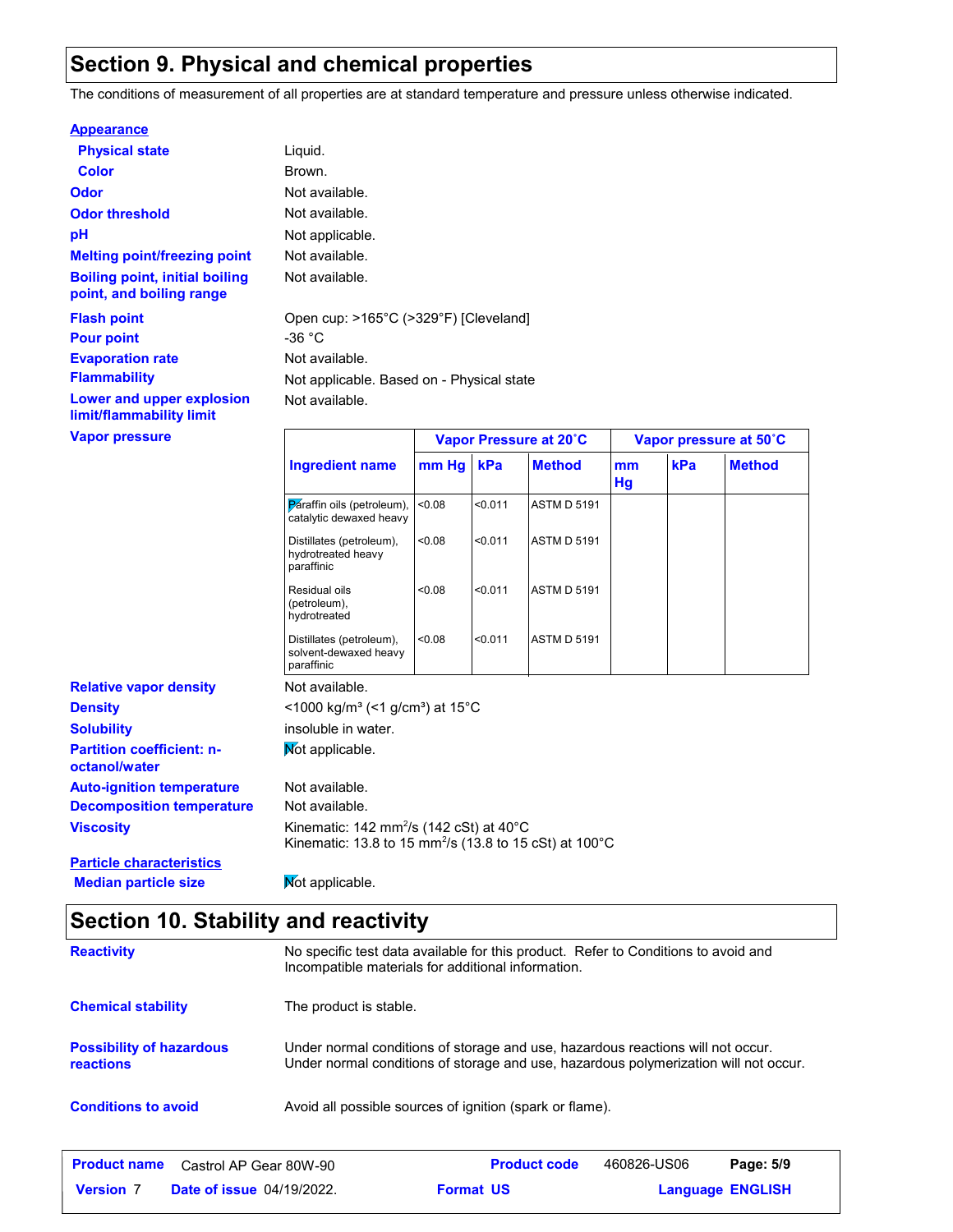### **Section 10. Stability and reactivity**

**Incompatible materials** Reactive or incompatible with the following materials: oxidizing materials.

**Hazardous decomposition products**

Under normal conditions of storage and use, hazardous decomposition products should not be produced.

### **Section 11. Toxicological information**

#### **Information on the likely routes of exposure Ingestion** No known significant effects or critical hazards. **Skin contact** No known significant effects or critical hazards. **Eye contact** No known significant effects or critical hazards. **General General** No known significant effects or critical hazards. **Carcinogenicity** No known significant effects or critical hazards. **Mutagenicity** No known significant effects or critical hazards. **Teratogenicity** No known significant effects or critical hazards. **Developmental effects** No known significant effects or critical hazards. **Fertility effects** No known significant effects or critical hazards. **Symptoms related to the physical, chemical and toxicological characteristics Skin contact Ingestion** No specific data. Adverse symptoms may include the following: irritation dryness cracking **Eye contact** No specific data. **Potential chronic health effects Delayed and immediate effects and also chronic effects from short and long term exposure Specific target organ toxicity (single exposure)** Amines, C12-14-tert-alkyl **Category 3** - Respiratory tract irritation **Name Category Aspiration hazard Name Result** Distillates (petroleum), solvent-dewaxed heavy paraffinic **ASPIRATION HAZARD** - Category 1 **Route of exposure Target organs** Routes of entry anticipated: Dermal, Inhalation. **Potential acute health effects Potential immediate effects** Not available. **Short term exposure Potential delayed effects** Not available. **Potential immediate effects** Not available. **Long term exposure Potential delayed effects** Not available. **Information on toxicological effects Inhalation** Vapor inhalation under ambient conditions is not normally a problem due to low vapor pressure. **Inhalation** May be harmful by inhalation if exposure to vapor, mists or fumes resulting from thermal decomposition products occurs.

| <b>Product name</b> | Castrol AP Gear 80W-90           | <b>Product code</b> | 460826-US06 | Page: 6/9               |  |
|---------------------|----------------------------------|---------------------|-------------|-------------------------|--|
| <b>Version 7</b>    | <b>Date of issue 04/19/2022.</b> | <b>Format US</b>    |             | <b>Language ENGLISH</b> |  |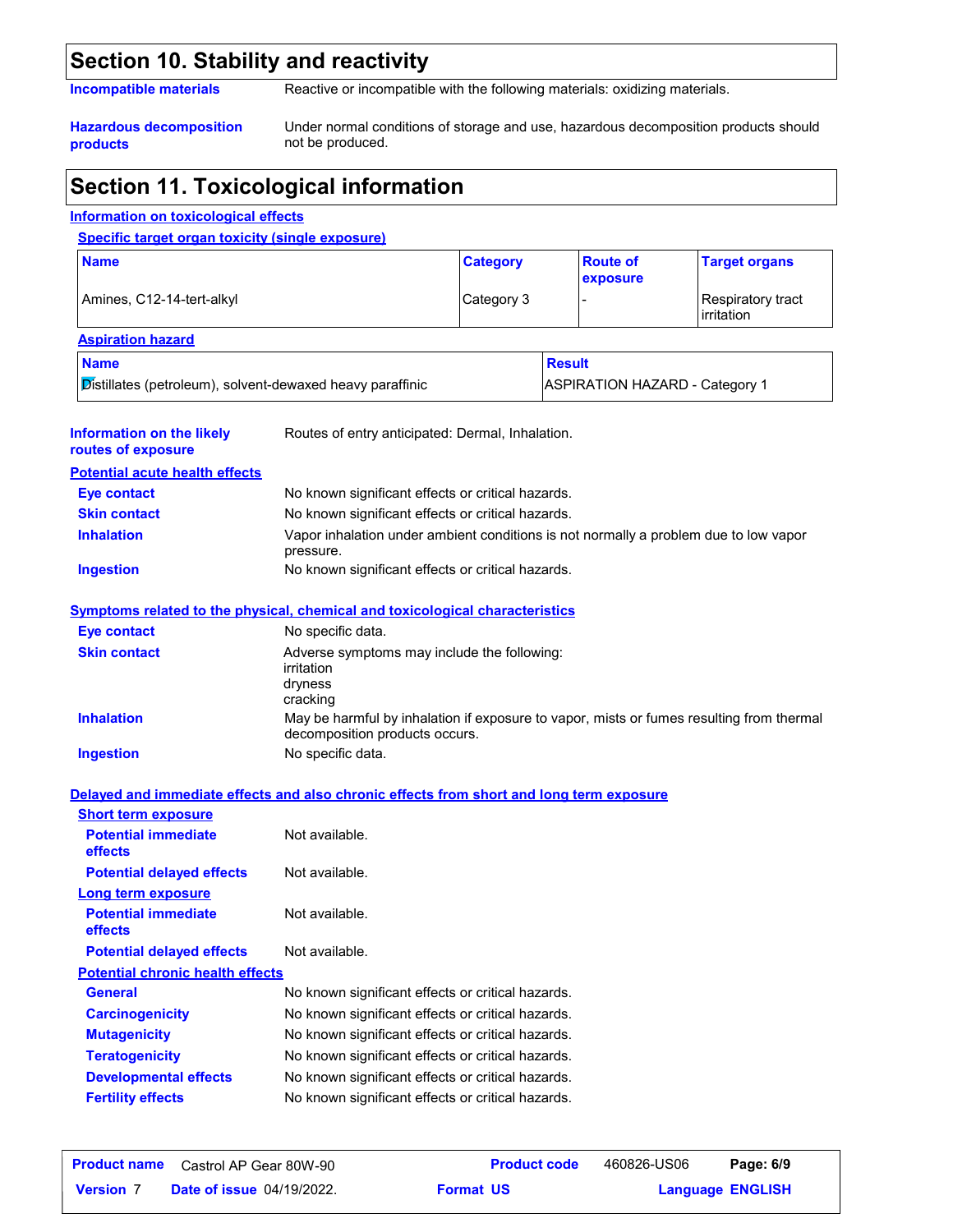### **Section 11. Toxicological information**

**Numerical measures of toxicity** Not available. **Acute toxicity estimates**

### **Section 12. Ecological information**

#### **Toxicity**

No testing has been performed by the manufacturer.

#### **Persistence and degradability**

Not expected to be rapidly degradable.

#### **Bioaccumulative potential**

This product is not expected to bioaccumulate through food chains in the environment.

| <b>Mobility in soil</b>                                 |                                                                                                                           |
|---------------------------------------------------------|---------------------------------------------------------------------------------------------------------------------------|
| <b>Soil/water partition</b><br><b>coefficient (Koc)</b> | Not available.                                                                                                            |
| <b>Mobility</b>                                         | Spillages may penetrate the soil causing ground water contamination.                                                      |
| <b>Other adverse effects</b>                            | No known significant effects or critical hazards.                                                                         |
| <b>Other ecological information</b>                     | Spills may form a film on water surfaces causing physical damage to organisms. Oxygen<br>transfer could also be impaired. |

### **Section 13. Disposal considerations**

The generation of waste should be avoided or minimized wherever possible. Significant quantities of waste product residues should not be disposed of via the foul sewer but processed in a suitable effluent treatment plant. Dispose of surplus and non-recyclable products via a licensed waste disposal contractor. Disposal of this product, solutions and any by-products should at all times comply with the requirements of environmental protection and waste disposal legislation and any regional local authority requirements. Waste packaging should be recycled. Incineration or landfill should only be considered when recycling is not feasible. This material and its container must be disposed of in a safe way. Empty containers or liners may retain some product residues. Avoid dispersal of spilled material and runoff and contact with soil, waterways, drains and sewers. **Disposal methods**

### **Section 14. Transport information**

|                                        | <b>DOT Classification</b> | <b>TDG Classification</b> | <b>IMDG</b>    | <b>IATA</b>              |
|----------------------------------------|---------------------------|---------------------------|----------------|--------------------------|
| <b>UN number</b>                       | Not regulated.            | Not regulated.            | Not regulated. | Not regulated.           |
| <b>UN proper</b><br>shipping name      |                           |                           |                |                          |
| <b>Transport</b><br>hazard class(es)   |                           |                           |                |                          |
| <b>Packing group</b>                   | $\overline{a}$            |                           |                | $\overline{\phantom{a}}$ |
| <b>Environmental</b><br><b>hazards</b> | No.                       | No.                       | No.            | No.                      |
|                                        |                           |                           |                |                          |

|                  | <b>Product name</b> Castrol AP Gear 80W-90 | <b>Product code</b> | 460826-US06 | Page: 7/9               |  |
|------------------|--------------------------------------------|---------------------|-------------|-------------------------|--|
| <b>Version 7</b> | <b>Date of issue 04/19/2022.</b>           | <b>Format US</b>    |             | <b>Language ENGLISH</b> |  |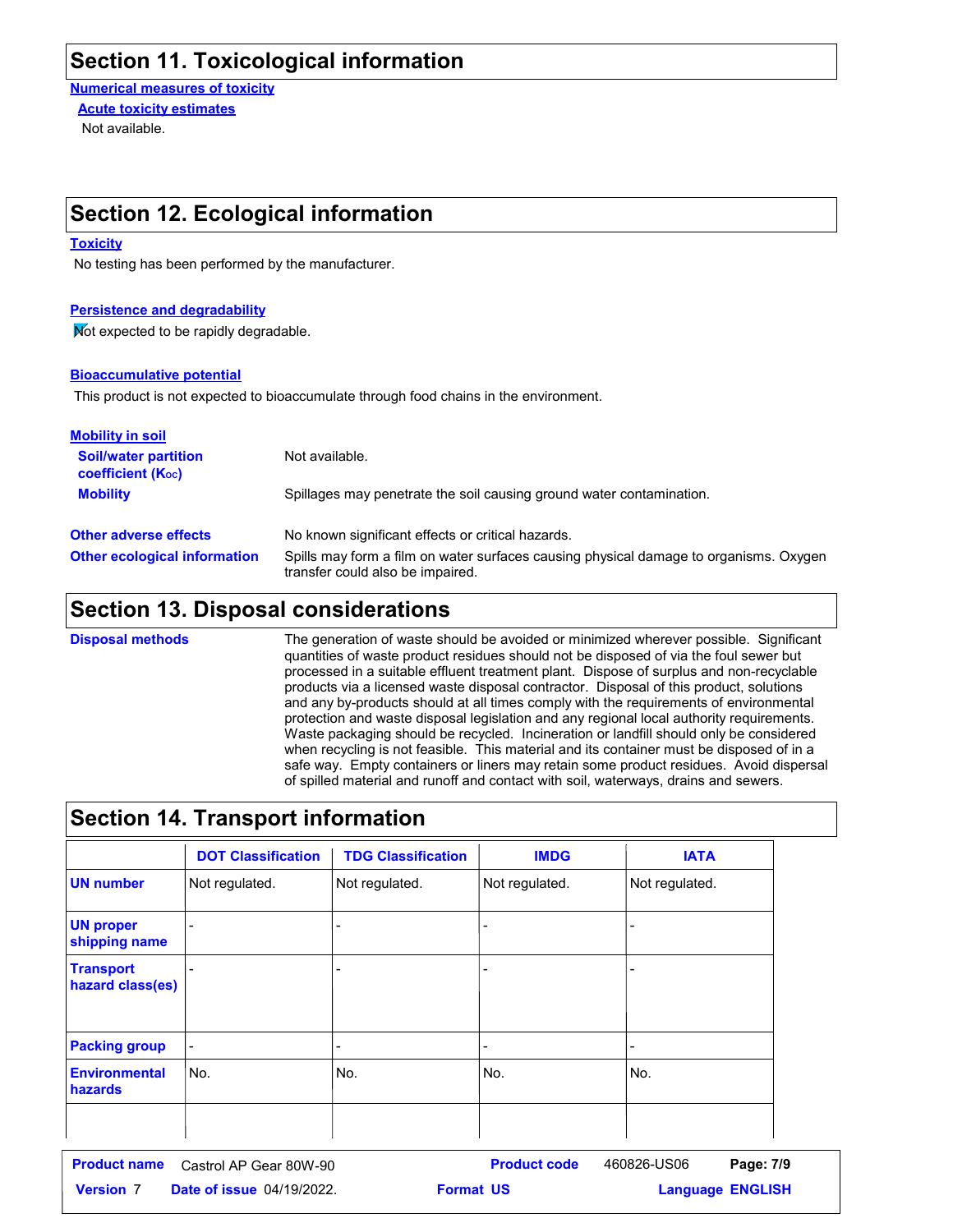|                                         | <b>Section 14. Transport information</b> |  |  |
|-----------------------------------------|------------------------------------------|--|--|
| <b>Additional</b><br><b>information</b> |                                          |  |  |

**Special precautions for user** Not available.

**Transport in bulk according to IMO instruments** Not available.

### **Section 15. Regulatory information**

#### **U.S. Federal regulations**

**United States inventory** All components are active or exempted.

**SARA 302/304 (TSCA 8b)**

#### **Composition/information on ingredients**

No products were found.

#### **SARA 311/312**

| <b>Classification</b><br><b>SARA 313</b>  | Not applicable.                                                                                                                                                          |
|-------------------------------------------|--------------------------------------------------------------------------------------------------------------------------------------------------------------------------|
| <b>Form R - Reporting</b><br>requirements | This product does not contain any hazardous ingredients at or above regulated<br>thresholds.                                                                             |
| <b>Supplier notification</b>              | This product does not contain any hazardous ingredients at or above regulated<br>thresholds.                                                                             |
| <b>State regulations</b>                  |                                                                                                                                                                          |
| <b>Massachusetts</b>                      | The following components are listed: MINERAL OIL, PETROLEUM PARAFFIN OILS,<br>CATALYTIC DEWAXED HEAVY; OIL MIST, MINERAL; OIL MIST, MINERAL; OIL MIST,<br><b>MINERAL</b> |
| <b>New Jersey</b>                         | None of the components are listed.                                                                                                                                       |
| <b>Pennsylvania</b>                       | None of the components are listed.                                                                                                                                       |

#### **California Prop. 65**

**NARNING**: This product can expose you to chemicals including Benzene, which is known to the State of California to cause cancer and birth defects or other reproductive harm. This product can expose you to chemicals including Ethyl acrylate, Naphthalene and Ethylbenzene, which are known to the State of California to cause cancer, and Toluene, which is known to the State of California to cause birth defects or other reproductive harm. For more information go to www.P65Warnings.ca.gov.

#### **Other regulations**

| <b>Australia inventory (AIIC)</b>                               | All components are listed or exempted.                                                                   |
|-----------------------------------------------------------------|----------------------------------------------------------------------------------------------------------|
| <b>Canada inventory</b>                                         | All components are listed or exempted.                                                                   |
| <b>China inventory (IECSC)</b>                                  | All components are listed or exempted.                                                                   |
| <b>Japan inventory (CSCL)</b>                                   | All components are listed or exempted.                                                                   |
| <b>Korea inventory (KECI)</b>                                   | All components are listed or exempted.                                                                   |
| <b>Philippines inventory</b><br>(PICCS)                         | All components are listed or exempted.                                                                   |
| <b>Taiwan Chemical</b><br><b>Substances Inventory</b><br>(TCSI) | All components are listed or exempted.                                                                   |
| <b>REACH Status</b>                                             | For the REACH status of this product please consult your company contact, as<br>identified in Section 1. |

| <b>Product name</b> | Castrol AP Gear 80W-90           |
|---------------------|----------------------------------|
| <b>Version 7</b>    | <b>Date of issue 04/19/2022.</b> |